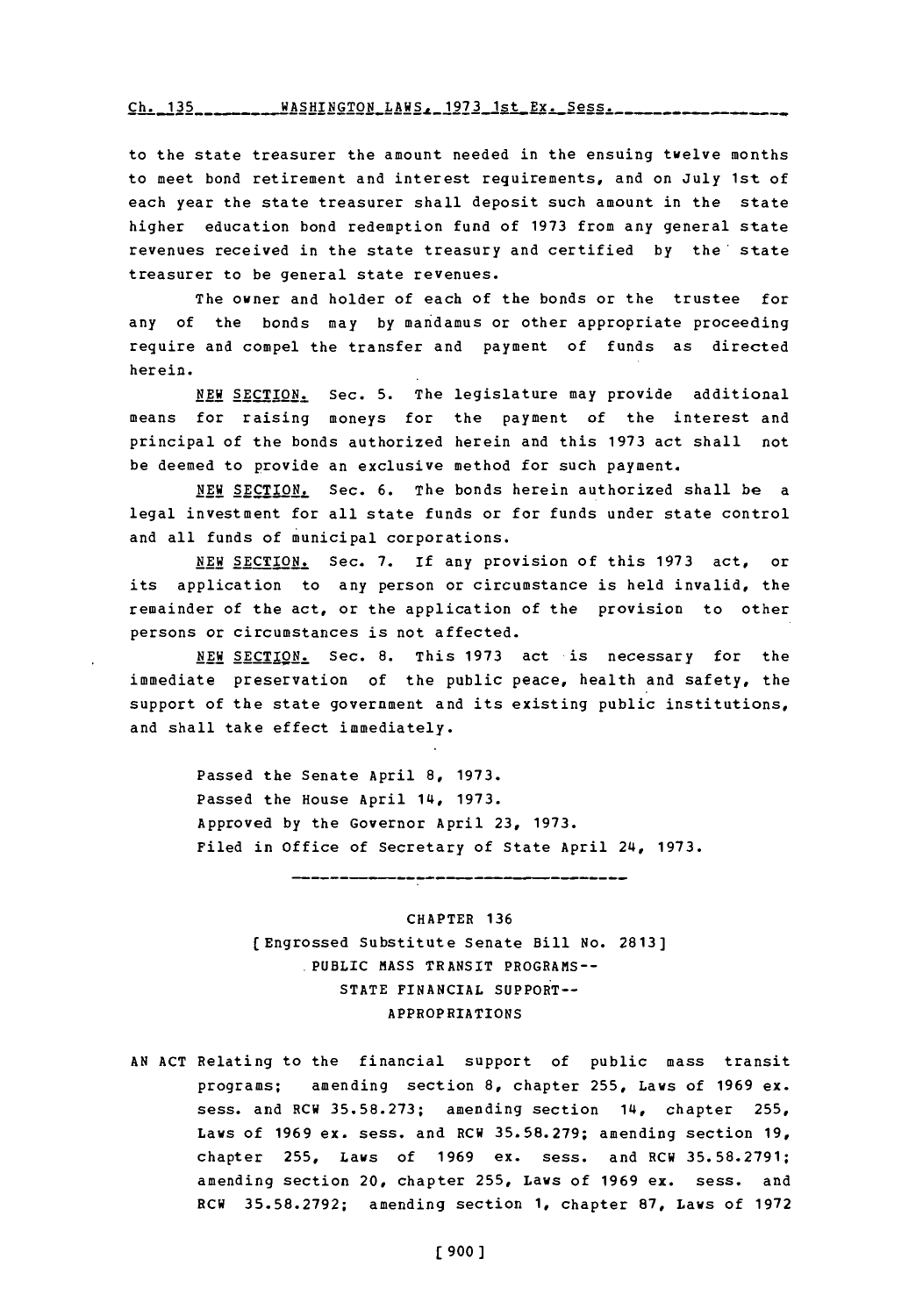ex. sess. and RCW 82.44.150; adding new sections to chapter **255,** Laws of **1969** ex. sess. and to chapter **35.58** RCW; repealing section **9,** chapter **255,** Laws of **1969** ex. sess. and RCW **35.58.274;** repealing section **10,** chapter **255,** Laws of **1969** ex. sess. and RCW **35.58.275;** repealing section **11,** chapter **255,** Laws of **1969** ex. sess., section **1,** chapter **199,** Laws of **1971** ex. sess. and RCW **35.58.276;** repealing section 12, chapter **255,** Laws of **1969** ex. sess. and RCW **35.58.277;** repealing section **13,** chapter **255,** Laws of **1969** ex. sess. and RCW **35.58.278;** making an appropriation; prescribing an effective date and declaring an emergency.

BE IT **ENACTED** BY THE LEGISLATURE OF THE **STATE** OF WASHINGTON:

Section **1.** Section **8,** chapter **255.** Laws of **1969** ex. sess. and RCW **35.58.273** are each amended to read as follows:

(( $\theta$ n or after *duly*  $\theta$ <sub>7</sub>  $\theta$ 974<sub>7</sub> any municipality is authorized to levy and collect a special excise tax not exceeding one percent on the fair market value of every motor vehicle owned by a resident of such municipality for the privilege of using such motor vehicle provided that in no event shall the tax be less than one dollar andy subject to the provisions of subsection (2) of REW 82x44x450x the amount of such tax shall be credited against the amount of the excise tax levied by the state under REW 82<del>.44.020:</del> PROVIBEB<sub>P</sub> That)) Before utilization of any ((excise tax moneys cellected under authorization of this section)) of the funds appropriated by the legislature and distributed to a municipality pursuant to section 6 of this 1973 amendatory act for acquisition of right of way or for construction of a mass transit facility on a separate right of way the municipality shall adopt rules affording the public an opportunity for "corridor public hearings" and "design public hearings" as herein defined, which rule shall provide in detail the procedures necessary for public participation in the following instances: (a) prior to adoption of location and design plans having a substantial social, economic or environmental effect upon the locality upon which they are to be constructed or **(b)** on such mass rapid transit systems operating on a separate right of way whenever a substantial change is proposed relating to location or design in the adopted plan. In adopting rules the municipality shall adhere to the provisions of the Administrative Procedure Act.

**A** "corridor public hearing" is a public hearing that: (a) is held before the municipality is committed to a specific mass transit route proposal, and before a route location is established; **(b)** is held to afford an opportunity for participation **by** those interested in the determination of the need for, and the location of, the mass rapid transit system; (c) provides a public forum that affords a full opportunity for presenting views on the mass rapid transit system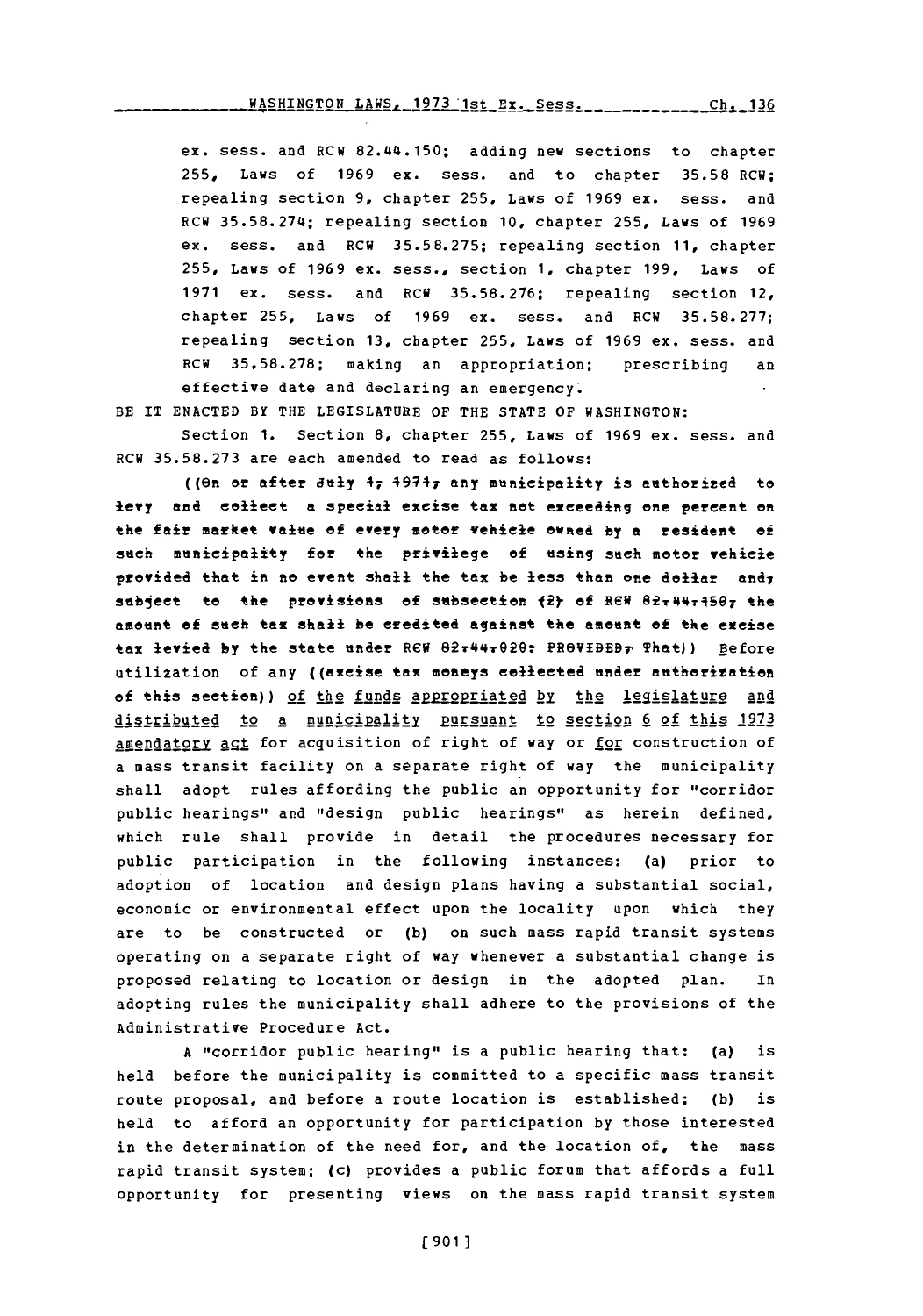$\frac{136}{136}$  ------- WASHINGTON LAWS - 1973 1st Ex. 5

route location, and the social, economic and environmental effects on that location and alternate locations: PROVIDED, That such hearing shall not be deemed to be necessary before adoption of an overall mass rapid transit system plan **by** a vote of the electorate of the municipality.

**A** "design public hearing" is a public hearing that: (a) is held after the location is established but before the design is adopted; and **(b)** is held to afford an opportunity for participation **by** those interested in the determination of major design features of the mass rapid transit system; and (c) provides a public forum to afford a full opportunity for presenting views on the mass rapid transit system design, and the social, economic, environmental effects of that design and alternate designs.

Sec. 2. Section 14, chapter **255,** Laws of **1969** ex. sess. and RCW 35.58.219.are each amended to read as follows:

All ((taxes levied and collected under REW 35r58r273)) funds appropriated by the legislature and distributed to municipalities for pub1lic mass transit assistance pursuant 12 seQ:tion **6** of this **1973** amendatory act shall be credited to a special fund in the treasury of ((the) **) IAch 211\_h** municipality **(** (imposing **sueh** tax). Such **(** (taxes)) funds shall be ((levied and)) used solely for the purpose of paying all or any part of the cost of acquiring, constructing, equipping or operating a publicly owned mass transportation system, or contracting for the services thereof, or to pay or secure the payment of all or part of the principal of or interest on any general obligation bonds or revenue bonds issued for public transportation capital purposes and until withdrawn for use, the moneys accumulated in such fund or funds may be invested **by** the treasurer of such municipality in the manner authorized **by** the legislative body of the municipality.

**((If** any of the revenue from any sueh special excise tax shall have been pledged **by** any municipality to secure the payment **of** any bonds as herein authorized; then as **long** as that pledge shall be in effect the legislature shall not withdraw from the mnicipality the authority to levy and collect the tax. **Hpon the effective date of** this **4969** act any municipality is authorized to pledge that the tax authorized by REW 35x56x273 shall be levied<sub>7</sub> collected and applied as provided in this 4969 act to *pay* or secure the payment **of** any bonds issued **by** such municipality after sueh effective date for authorized public transportation purposes:))

Sec. **3.** Section **19,** chapter **255,** Laws of **1969** ex. sess. and RCV **35.58.2791** are each amended to read as follows:

**No** hew internal combustion powered equipment shall be acquired with funds ((derived from the taxes levied and collected under REW 35r58r273 or with funds derived from general obligation bonds wholly or partially secured **by** the taxes levied and collected under REN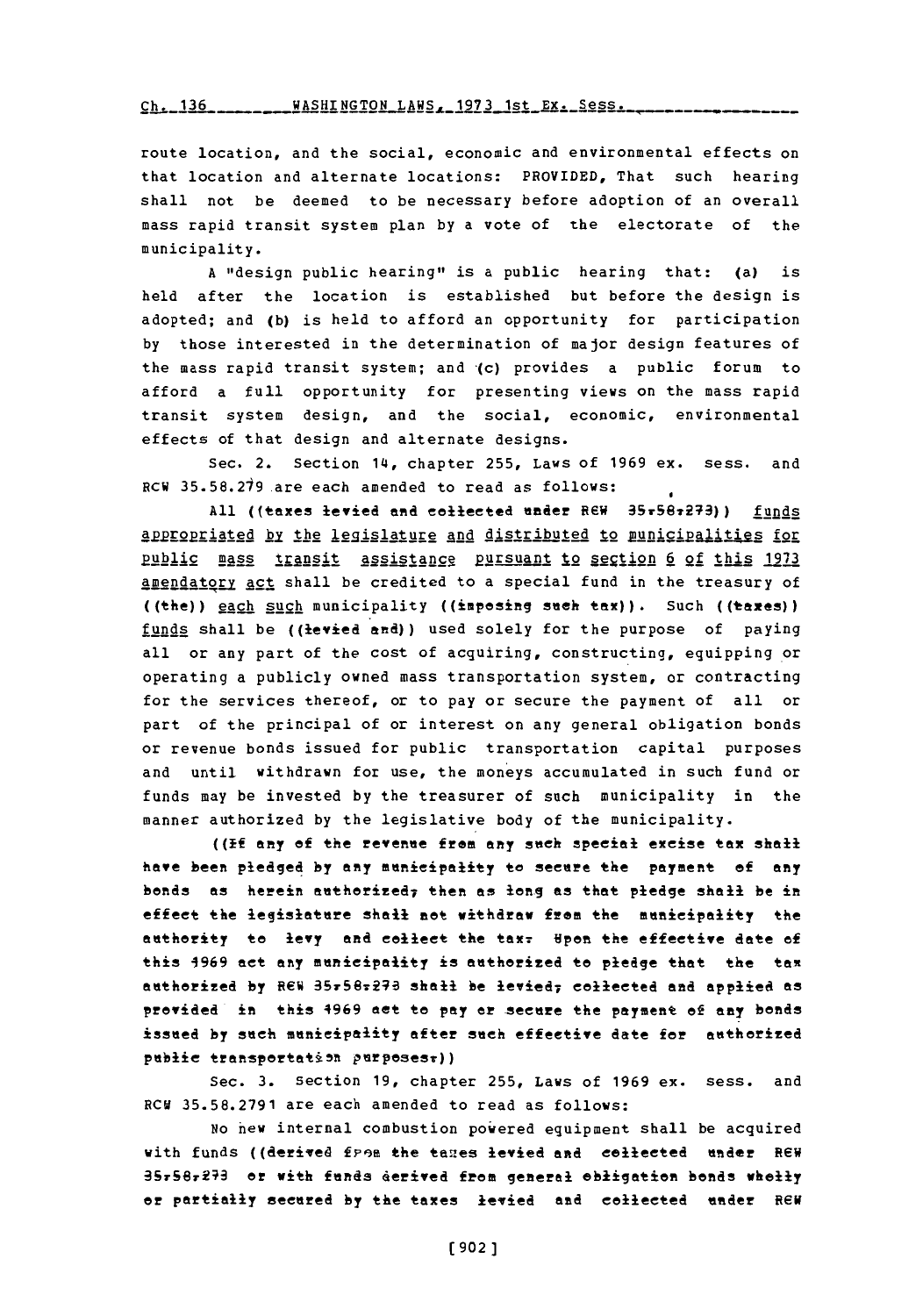**WASHINGTON LAWS, 1973 1st Ex. Sess.** Ch. 136

35r587279)) A21925212 **by** hth gislature and distributed to a municipality pursuant to section 6 of this 1973 amendatory act unless they meet the standards for control of pollutants emitted **by** internal combustion engines as determined **by** the state air pollution control board, which standards shall not be less than those required **by** similar federal standards.

Sec. 4. Section 20, chapter **255,** Laws of **1969** ex. sess. and RCW **35.58.2792** are each amended to read as follows:

The construction of parking facilities to be wholly or partially financed with funds ((derived from the taxes levied and eollected under R6W 35r58r27 er **with** funds derived from general obligation bonds wholly or partially seered **by** taxes levied and collected under REW J5r58:29)) aBRE92riated by **the** legislature and tr ibuted **1d 9 A** amunic iplity **Rr§suant** to sgtion **6** of this **<sup>1973</sup>** amendatory **Agg** shall be in conjunction with and adjacent to public transportation stations or transfer facilities.

Sec. **5.** Section **1,** chapter **87,** Laws of **1972** ex. sess. and RCW 82.44.150 are each amended to read as follows:

**(1)** ((The director **of** meter vehicles shall on the twenty-fifth **day of** February, **Mayy** *hugust* and November **of** each yeary eommencing with November; 4994; advise the state treasurer **of** the total ameunt **of** meter vehicle excise taxes remitted to the department of motor vehieles during the preceding calendar quarter ending **on** the last day of March; dune; September and Beembery respectively; except for these payable under REW Si44793e and REW *82r4479707* from meoer vehicle ewners residing within each municipality which has levied a tax under REW 35r58r273<sub>7</sub> which amount of excise taxes shall be determined **by** the director **as** fellows

The total amount **of** meter vehicle exeise taxes remitted to the departmenty except those payable under REW 02:44:030 and 02:44:070; from each county shall be muitiplied **by a** freetion; the numerator **of** which is the population of the municipality residing in such county; **and** the denominator **of** which is the total population **of** the eeuty in which such municipality or portion thereof is loeatedr The product of this computation shall be the amount **of** exeise taxes from seter vehicle owners residing within such municipality or portion thereof Where the municipality levying a tax under REW 35x56x273 is located in mere than one eounty; the above computation shall be made **by** county; and the combined products shall provide the total ament **of** motor vehicle excise taxes from motor vehicle owners residing in the municipality as a wholer Pepulation figures required for these computations shall be supplied to the direetor **by** the office of program planning and fiseal managementy who shall adjust the fraction annuallyr

**12y))** On the first day of the months of January, April, July,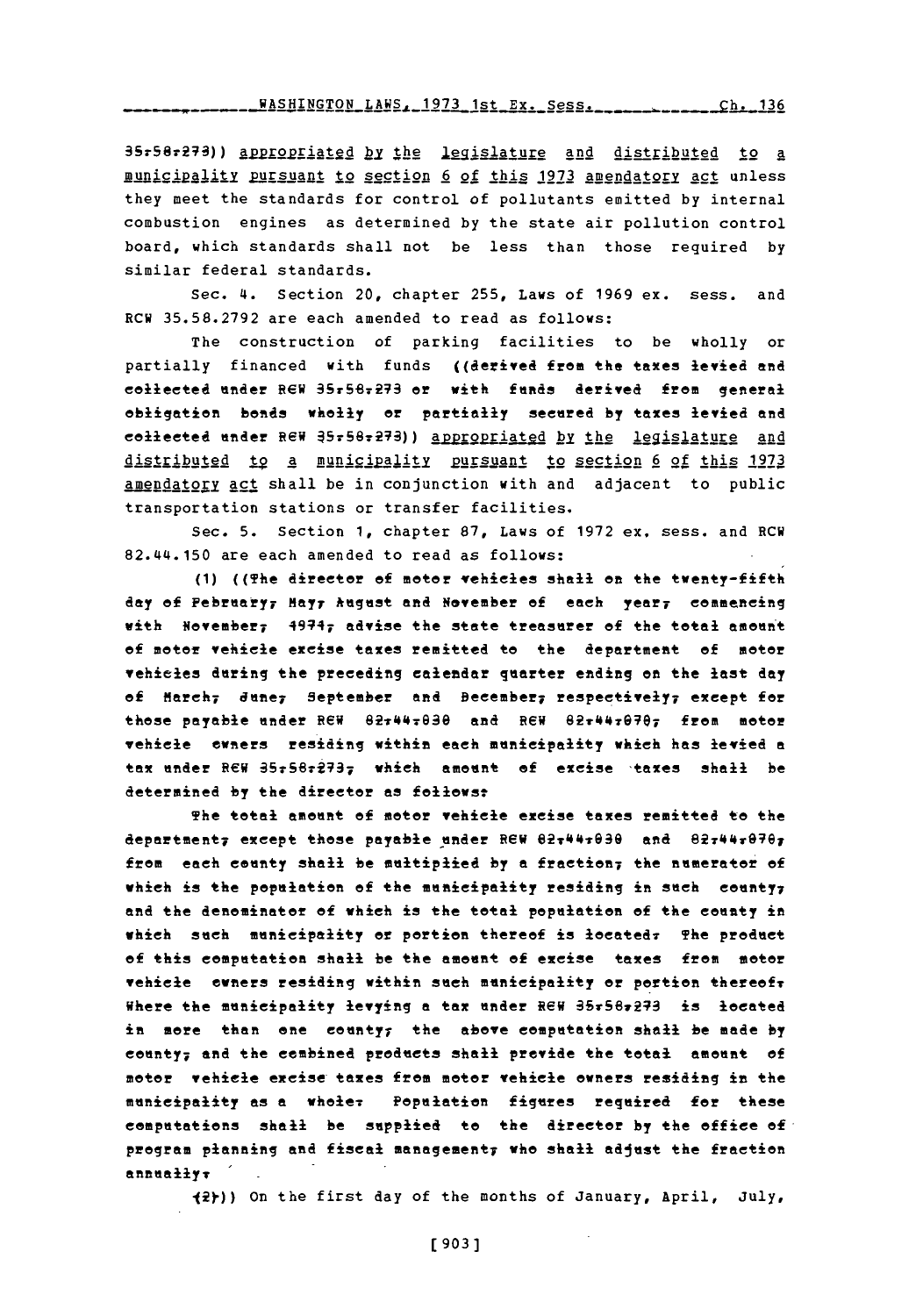## Ch. 136WASHINGTON **LAWS-1973** 1st Ex. Sess. **Ch. 136**

and October of each year, the state treasurer shall make the following apportionment and distribution of all moneys remaining in the motor vehicle excise fund: PROVIDED, That the July apportionment shall be credited to the fiscal year in which the collections are made: **A** sum equal to seventeen percent thereof shall be paid to cities and towns in the proportions and for the purposes hereinafter set forth; a sum equal to eighty-one and thirty-four one hundredths percent of all motor vehicle excise tax receipts ((including these levied and collected an behalf of a menieipality imposing **a** tax authorized by REW 35r58r2737)) shall be allocable to the state school equalization fund and credited and transferred each year in the following order of priority:

(a) ((The amount, not less than  $$2,250,000$  required and certified **by** the state finance committee each year es being aecesery for payment of principal of and interest on bonds issued pursuant to chapter 1347 **Laws** of **49S7** in the ensuing **twelve months and any** edditional amount regeired **by** the covenants **of** such bonds shall be transferred to the **495;** publ.ic school buiding **hend** redemption **fundv))**

**((jh)-))** The amount required and certified **by** the state finance committee each year as being necessary for payment of principal of and interest on bonds authorized **by** chapter **26,** Laws of **1963** extraordinary session in the ensuing twelve months and any additional amounts required **by** the covenants of such bonds shall be transferred to the **1963** public school building bond retirement fund.

((le) The amount reguired to remit to **a** munieipeility the proceeds **of** the tax authorized under REW 85r6vE3 **shall he remitted** to the municipality levying such taxr

**(d)) (b)** Any remaining amounts from the motor vehicle excise taxes not required for debt service on the above bond issues ((or to **he** remitted to **a** municipality **as** required under subsection **ley of** this suhsection)) shall be transferred and credited to the general fund.

((43))  $12$  Any amounts remaining in the motor vehicle excise fund after making the distributions provided for in subsection **\_(p)) 1\_j** of this section shall be transferred to the general fund.

 $((\{\dagger +\}) \ \{2\})$  The amount payable to cities and towns shall be apportioned among the several cities and towns within the state ratably, on the basis of the population as last determined **by** the board.

**((15).))** 41. When so apportioned, the amount payable to each such city and town shall be transmitted to the city treasurer thereof, and shall be utilized **by** such city or town for the purposes of police and fire protection and the preservation of the public health therein, and not otherwise. In case it be adjudged that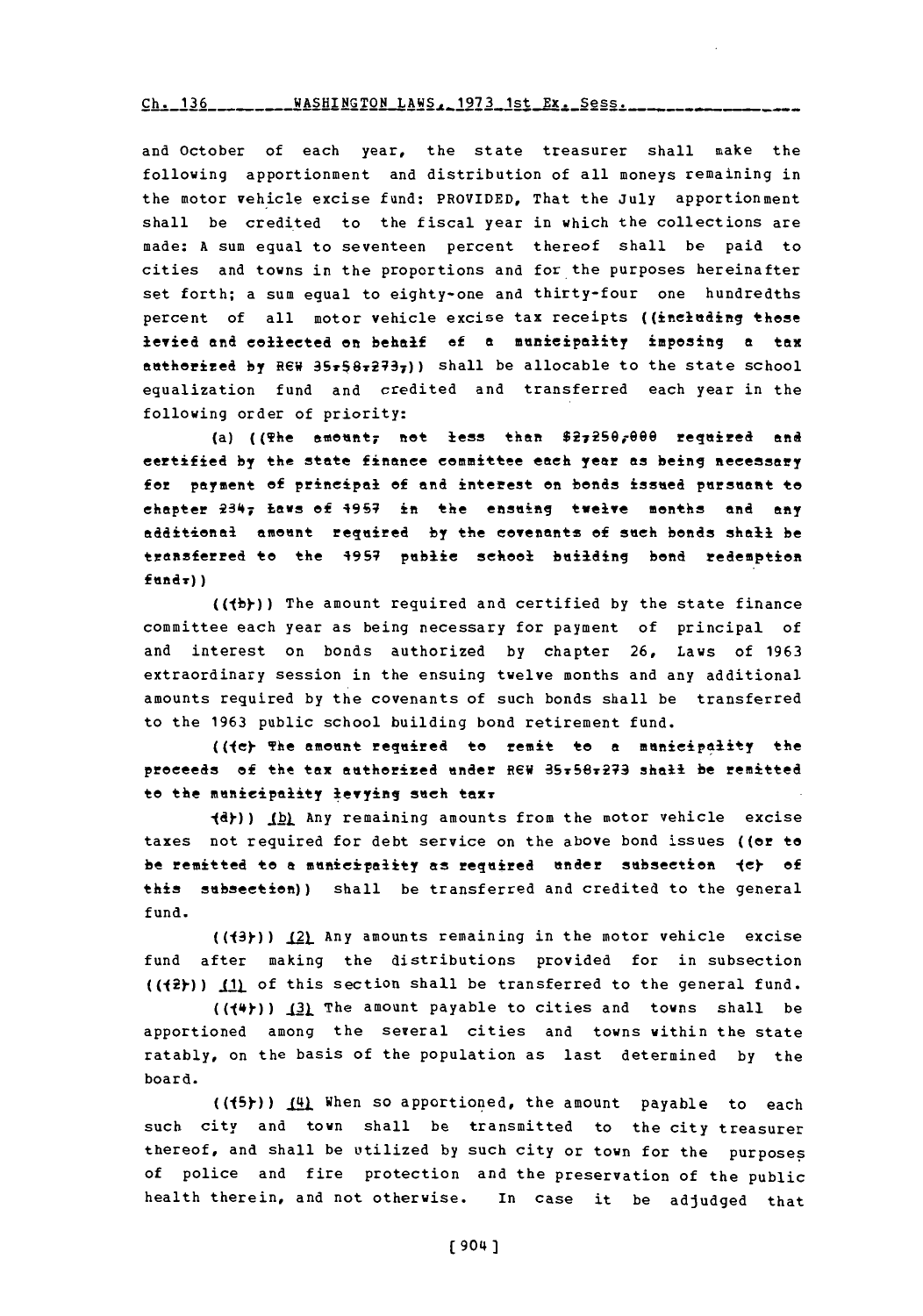revenue derived from the excise tax imposed **by** this chapter cannot lawfully be apportioned or distributed to cities or towns, all moneys directed **by** this section to be apportioned and distributed to cities and towns shall be credited and transferred to the state general fund.

((f6) The amount required under subsection  $\{2\}$ *fe*} of *this* section to be remitted **by** the state treaserer to the treasurer of **any** municipality levying such tax shall not exceed in any one calendar year the asount of locally generated tax **revenues** ether than the excise tax imposed under REW 3SS6T~q37 **which shall have been** budgeted **by** such municipality to be collected in such year for any public transportation purposes inclading but not limited to operating costs; capital costs and debt service **en** general obligation or revenue bonds issued for such purposes:))

**NEW** SECTION. Sec. **6.** There is added to chapter **255,** Laws of **1969** ex. sess. and to chapter **35.58** RCW a new section to read as **follows:**

**(1)** The state treasurer, based on information provided **by** the department of motor vehicles, shall distribute to each municipality operating a public mass transportation system which requests and qualifies for state financial assistance, such amounts as the. legislature appropriates for public mess transit assistance in each fiscal biennium. The amount to be distributed to any municipality for purposes of local public transportation assistance from any legislative appropriation for that purpose shall be an amount equal to the amount budgeted **by** such municipality to be expended for local public transportation from local tax sources but in no event shall the amount distributed to a municipality in any calendar year be more than the maximum limit established by the dollar amount calculated pursuant to the formula in subsection (2) of this section.

(2) The dollar amount of the maximum limit referred to in subsection **(1)** of this section shall be determined **by** the following formula: one-half of the total amount of motor vehicle excise taxes remitted to the department during the most recent calendar year for which data is available, except those payable under RCW 82.44.030 and 82.44.070, from each county shall be multiplied **by** a fraction, the numerator of which is the population of the subject municipality residing in such county, and the denominator of which is the total population of the county in which such municipality or portion thereof is located. The product of this computation shall be the maximum amount to be distributed to any municipality from whatever funds may be appropriated **by** the legislature for purposes of local public transportation assistance. where the municipality is located in more than one county, separate computations shall be made for each county, and the combined products shall provide the maximum limit.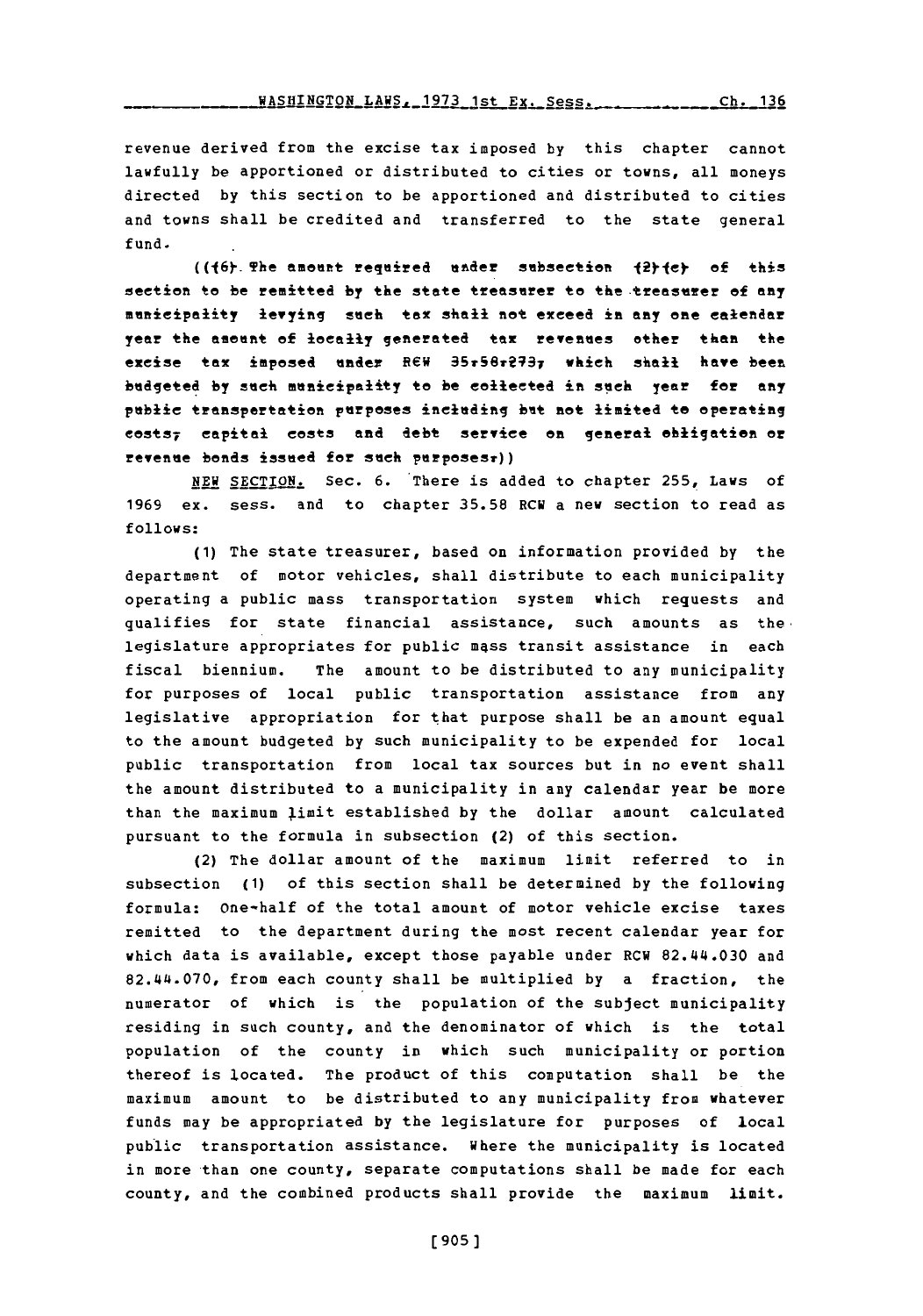Population figures required for these computations shall be supplied **by** the office of program planning and fiscal management to the director of the department of motor vehicles, who shall adjust the fraction annually.

**(3)** The distribution of funds to municipalities from any legislative appropriation for purposes of mass transit assistance shall be made annually **by** the state treasurer no later than June 30th of the calendar year to which the distribution applies. For purposes of insuring the equitable distribution of funds appropriated **by** the legislature, the department of motor vehicles at the beginning of each state fiscal biennium for which funds are appropriated for distribution shall determine the amount of local matching money to be budgeted within maximum limits **by** each municipality for each municipal fiscal year covered **by** the state appropriation. In the event the appropriation **by** the legislature is insufficient to match the amount of locally generated tax revenues budgeted for transportation purposes **by** municipalities within maximum limits established **by** this section, the amount distributed to each municipality shall be reduced proportionately.

(4) **If** after the close of any calendar year the department of motor vehicles should determine that any municipality receiving a grant from the state appropriation for mass transit assistance has not expended or lawfully contracted to expend at least ninety percent of the local matching funds budgeted for mass transit from local taxes, the apportionment for the succeeding calendar year to that municipality from state assistance funds shall be reduced **by** the dollar amount of the municipality's under-expenditure of budgeted local tax funds less an adjustment factor calculated as five percent of the local matching funds budgeted, or one hundred thousand dollars, whichever is less.

**(5)** Any federal funds received in excess of those anticipated in annual local transit budgets shall be used in lieu of state funds distributed to municipaliti~es pursuant to this **1973** amendatory act. An amount egual to the excess federal funds received shall be returned to the state treasurer and deposited in the state general fund'.

NEW SECTION. Sec. 7. There is added to chapter 255, Laws of **<sup>1969</sup>**ex. sess. and to chapter **35.58** RCW a new section to read as **follows:**

**(1)** During the two fiscal years from July **1, 1973** to June **30, 1975,** no municipality as defined in ECW **35.58.272** which has been authorized to levy a special excise tax pursuant to RCW **35.58.273** may levy an amount in each of such fiscal years greater than the maximum amount established pursuant to the following formula:

For each of the fiscal years **1973-74** and **1974-75** the total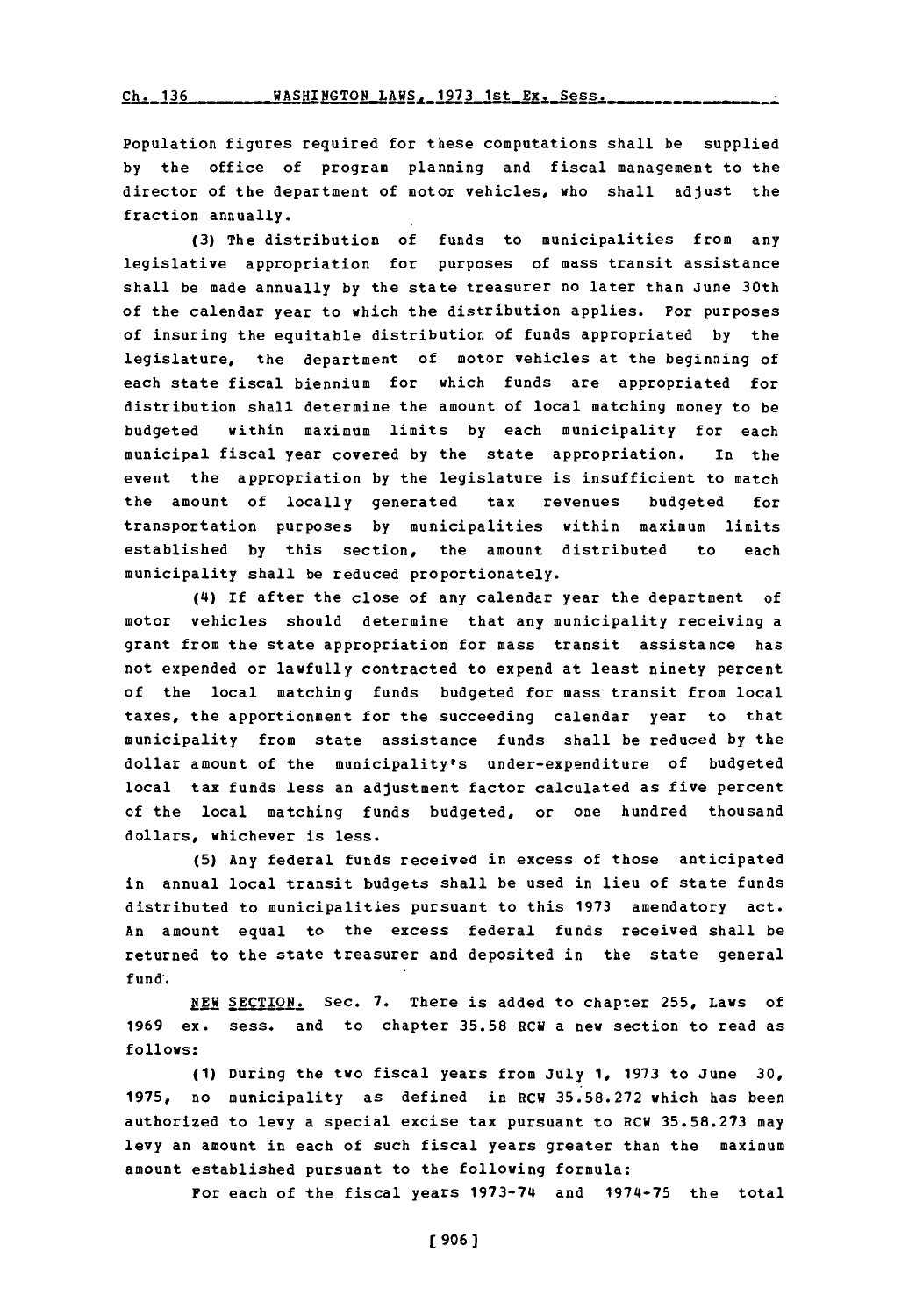## **WASHINGTON LAWS, 1973 1st Ex. Sess.** Ch. 136

amount of such special excise taxes levied **by** all municipalities shall be **\$6,000,000** per year and each municipality may levy not to exceed the proportion of such total amount for which the municipality qualifies proportionately with all other qualifying municipalities under RCW **35.58.273** and RCW 82.44.150 for local mass transit assistance purposes. Prior to May **1, 1973** and May **1,** 1974 each municipality desiring to levy an excise tax during the immediately following fiscal year shall so advise the director of the department of motor vehicles. Necessary data shall be supplied **by** the office of program planning and fiscal management to the director of the department of motor vehicles, who shall determine the maximum amount of the excise tax levy for each qualifying municipality and shall certify such amount to each such municipality prior to June **1** of each of the years **1973** and 1974.

(2) In addition to any other authority now provided **by** law, any municipality, including a metropolitan municipal corporation, shall be authorized to issue general obligation bonds for public mass transportation purposes with the principal and interest on said bonds to be paid from such taxes as shall be authorized to be levied **by** such municipality including motor vehicle excise taxes. Such bonds shall be issued and sold subject to the terms and limitations and in the manner provided in RCW **35.58.450:** PROVIDED, That no municipality may issue general obligation bonds secured **by** or payable from motor vehicle excise taxes which bonds mature later than June **30, 1981.**

**(3)** Any federal funds received in excess of those anticipated in annual local transit budgets shall be used in lieu of state funds distributed to municipalities pursuant to this **1973** amendatory act. An amount equal to the excess federal funds received shall be returned to the state treasurer and deposited in the state general fund.

NEW SECTION. Sec. 8. The following acts or parts of acts are each hereby repealed:

**(1)** Section **9,** chapter **255,** Laws of **1969** ex. sess. and RCW **35.58.274;**

(2) Section **10,** chapter **255,** Laws of **1969** ex. sess. and RCW **35. 58. 275;**

**(3)** Section **11,** chapter **255,** Laws of **1969** ex. sess., section **1,** chapter **199,** Laws of **1971** ex. sess. and RCW **35.58. 276;**

(4) Section 12, chapter **255,** Laws of **1969** ex. sess. and RCV **35.58.277;** and

**(5)** Section **13,** chapter **255,** Laws of **1969 ex.** sess. and RCW **35. 58.278.**

**NEW** SECTION. Sec. **9.** Sections **1** through **6** and section **8** of this **1973** amendatory act shall not take effect until June **30, 1981,** and the remainder of this **1973** amendatory act is necessary for the